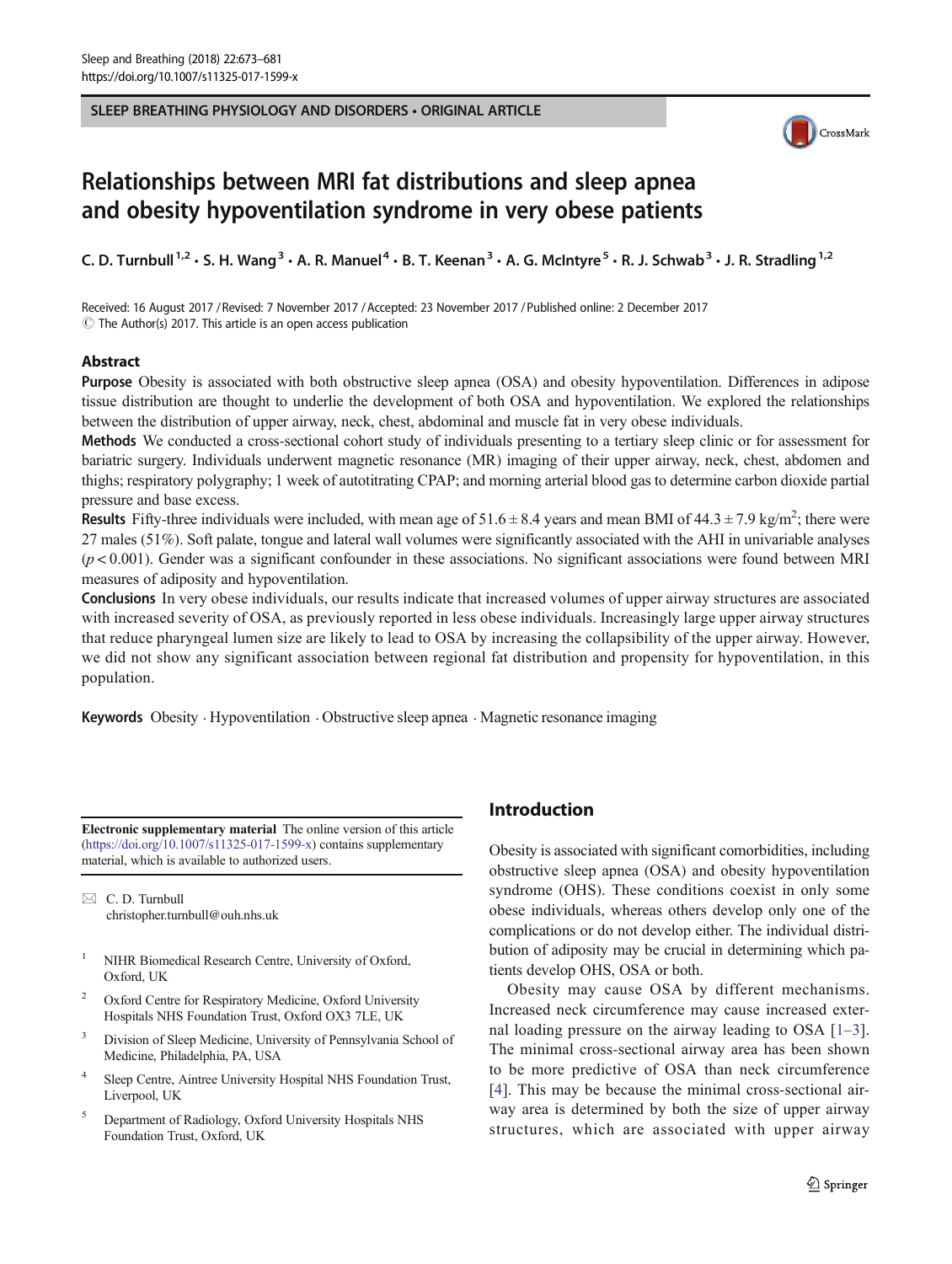collapsibility [[5](#page-7-0)], as well as external loading pressures exerted by larger neck circumference. The size and adiposity of upper airway structures have also been shown to be important and OSA patients have larger tongues with increased adiposity on volumetric magnetic resonance (MR) analysis [[6\]](#page-7-0). Increased abdominal visceral adiposity decreases lung volumes, including the functional residual volume, which reduces traction on the pharynx and has been hypothesised to lead to increased pharyngeal col-lapsibility and, thus, OSA [[7\]](#page-7-0).

The apnea hypopnea index (AHI) is the most common measure of OSA severity. The AHI is influenced by the anatomic susceptibility of the upper airway to collapse along with dilator muscle responsiveness and other factors [\[8](#page-7-0)]. Autotitrating CPAP (autoCPAP), in addition to commonly being used in the treatment of OSA [[9](#page-7-0)], delivers interesting information about upper airway function. AutoCPAP machines vary between models, but all increase the delivered pressure in response to residual obstructive events (snoring, hypopnea, apnea and flow limitation) [[10](#page-7-0), [11\]](#page-7-0). These events occur due to collapsing forces acting on the pharynx during sleep, and therefore, the therapeutic CPAP setting delivered can also be used as a measure of collapsing forces in the pharynx [\[12\]](#page-7-0). The autoCPAP setting is essentially at the opposite end of the pharyngeal compliance curve to  $P_{CRIT}$ .

The underlying mechanisms of OHS are not fully understood, but regional variations in fat distribution are believed to play a role. Abdominal adiposity is known to be associated with decreased lung volumes and hypoventilation [\[13](#page-7-0)]. In addition, intrathoracic fat may pose a mechanical restriction on lung expansion, reducing lung volumes, and intramuscular adiposity (including diaphragmatic adiposity) has been postulated to reduce muscle strength, therefore leading to impaired lung expansion.

OHS diagnostic criteria include elevated daytime arterial carbon dioxide partial pressure ( $PaCO<sub>2</sub>$ ), obesity, and no other aetiology present to explain the ventilatory failure. Arterial base excess represents renal compensation via increased bicarbonate levels in response to periods of hypercapnia. Our group has previously published data from this cohort showing that an intermediate group of patients, with an elevated bicarbonate level, but with a normal daytime  $PaCO<sub>2</sub>$ , is likely to represent early OHS [\[14\]](#page-7-0).

In this manuscript, we explore the relationships between upper airway, thoracic, abdominal and intramuscular fat distributions, and OSA and hypoventilation. The aims of this analysis were to establish that the severity of OSA relates to measures of upper body obesity and the volumes of upper airway structures on MRI, and that the severity of hypoventilation relates to MRI measurements of visceral and upper body obesity in very obese individuals.

#### **Methods**

This was a prospective observational study conducted in a single tertiary care hospital of individuals presenting to sleep clinic or for bariatric surgery. We have utilised unreported MR imaging (MRI) data from a previously published obesity and ventilatory failure trial [[14](#page-7-0)]. Thus, this paper represents an exploratory, hypothesisgenerating analysis. The study was registered prospectively with a global trials registry site ([ClinicalTrials.](http://clinicaltrials.gov) [gov,](http://clinicaltrials.gov) NCT01380418). The study was approved by local research ethics committee (Oxfordshire REC B 11/H0605/9) and conducted in accordance to the Declaration of Helsinki. All participants included in the study gave written informed consent.

Individuals underwent magnetic resonance (MR) imaging of their upper airway, neck, chest, abdomen and thighs; overnight in-lab polygraphy; 1 week of autotitrating CPAP; and early morning arterial blood gas to determine  $PaCO<sub>2</sub>$  and base excess (BE). Individuals taking diuretics, theophylline, respiratory stimulants or respiratory depressants were excluded. Full details of the subjects included, and blood gas analysis can be found in the online supplement.

#### MRI and soft tissue analysis

MRI of the upper airways, neck, chest and abdomen was performed. Details of MRI acquisition can be found in the online supplement.

All images were manually examined using Amira image analysis software (Amira 5.4.3. Visage Imaging, Inc., San Diego, CA). Upper airway structures were segmented individually between the posterior nasal spine and the level of the hyoid. This allows calculation of the volumes of different upper airway structures, as we have performed in other studies [\[6](#page-7-0), [15](#page-7-0), [16\]](#page-7-0).

Using the Amira image software, volumes  $(cm<sup>3</sup>)$  were calculated of the following upper airway structures: the soft palate, the tongue, the parapharyngeal fat pads and the airway lateral walls. Neck and chest fat analysis extended from the inion to the C7-T1 intervertebral space and from the C7-T1 level to the diaphragm, respectively. The abdominal fat analysis used the L2–L3 and L3–L4 landmark slice visceral fat measurements, as these have been shown to be predictive of total visceral adipose tissue [\[17\]](#page-7-0).

Thigh fat measurement was conducted by first defining a border along the fascia lata and then measuring the fat within the fascial compartment, as well as within the muscles from the neck of the femur to the superior aspect of the patella. The ratio of the intrafascial fat divided by the intrafascial muscle was calculated as a measure of intramuscular adiposity.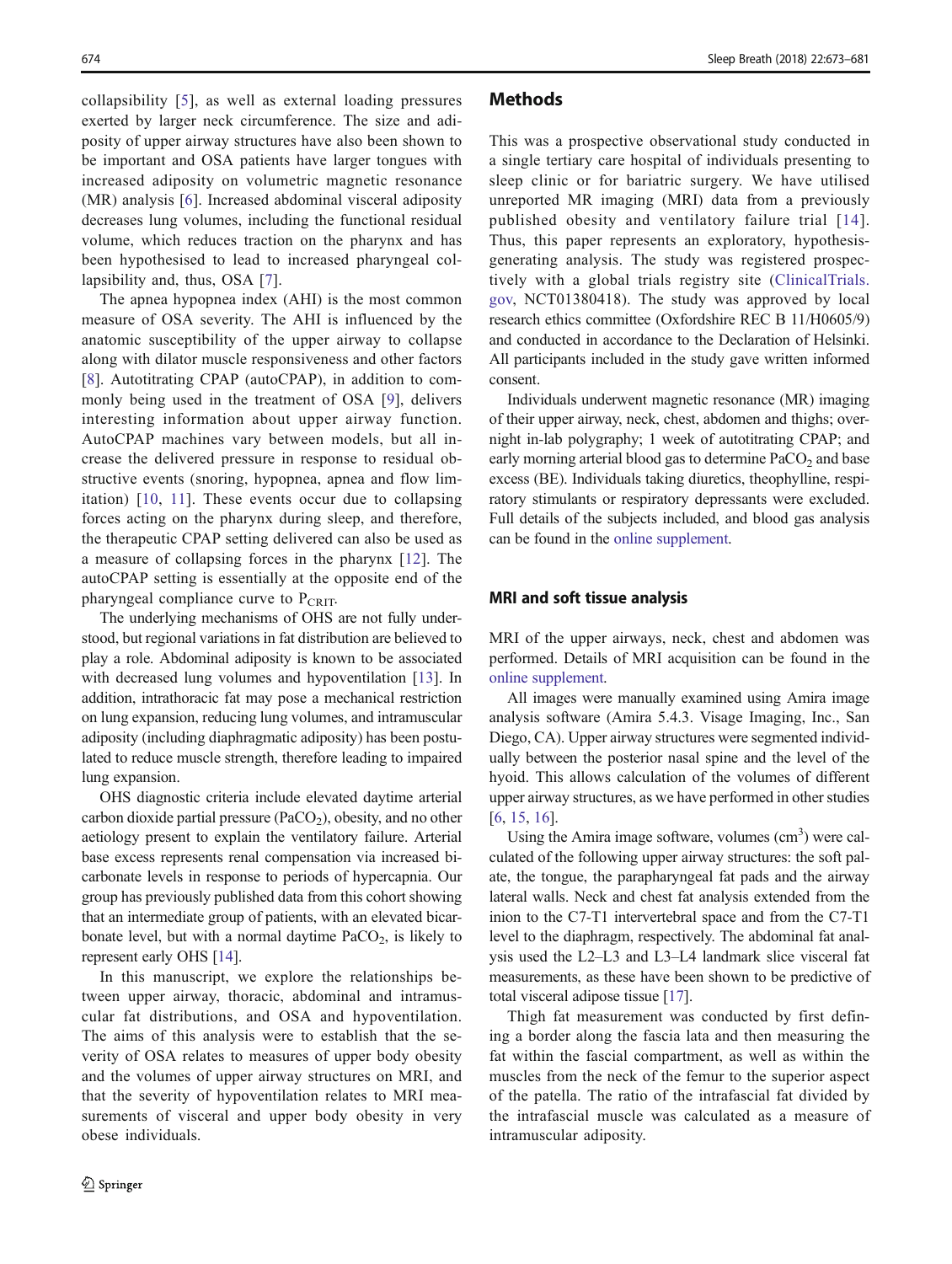#### Cardiorespiratory polygraphy

Baseline one-night, level 3, in-hospital cardiorespiratory polygraphy (Win-Visi monitoring system; Stowood Scientific Instruments, Oxford, UK) was performed. This included nasal pressure via nasal cannula, oximetry, pulse rate and respiratory effort via thoracic and abdominal bands. Body movements (derived automatically from the video signal), heart rate and pulse transit time changes were also routinely recorded as markers of arousal from sleep. Apnea was defined as  $\geq 10$  s with < 10% airflow, and hypopnea as  $\geq 10$  s with 50% reduction in nasal airflow (or summed thoracoabdominal movement in the absence of a nasal flow signal) with > 4% oxygen desaturation. The apnea hypopnea index (AHI) was defined as the number of apneas and hypopneas per hour of sleep. ODI was calculated as the number of oxygen desaturations  $> 4\%$  per hour of sleep.

#### AutoCPAP

Regardless of AHI, all patients tried autoCPAP (S9 Elite, ResMed, Abingdon, UK). Only individuals using CPAP for at least seven nights and with an average usage of greater than 4 h per night had CPAP their 95th centile autoCPAP setting recorded.

#### Statistical analysis

Detailed statistical methods can be found in the online supplement. Subjects were divided into categories by the presence/ absence of OSA  $(AHI > 15)$  and the presence/absence of a raised base excess  $(\geq 2.0 \text{ mmol/l})$ . Differences between these categories were compared using unpaired  $t$  tests.

The relationships between sleep parameters (autoCPAP and AHI) and MRI variables were explored using univariable linear regression. Log and square root transformations were performed where necessary. Similarly, the relationships

Table 1 Baseline characteristics

between hypoventilation measures (BE and PaCO<sub>2</sub>) and MRI variables were explored using univariable linear regression.

The relationships between potential confounding variables (age, gender and height) and MRI variables, OSA measurements and hypoventilation measurements were explored using univariable and multivariable linear regression. As a further analysis, multivariable associations between MR imaging variables and  $AHI/autoCPAP/BE/PCO<sub>2</sub>$  were analysed for any significant univariable associations adjusting for significant confounders ( $p < 0.10$ ).

As this is considered an exploratory, hypothesis-generating analysis, no correction for multiple comparisons or sample size/power analysis has been performed.

## Results

Seventy-two patients were recruited to the study, of whom 53 (74%) underwent MR imaging of the upper airway; thus, only these 53 patients were included in this analysis. Baseline characteristics are shown in Table 1. Nineteen percent of patients met criteria for mild OSA (AHI 5–15, 9 of 48), 8% met criteria for moderate OSA (AHI 15–30, 4 of 48) and 40% met criteria for severe OSA (AHI  $>$  30, 19 of 48). Eighteen percent (9 of 51) met criteria for OHS (PaCO<sub>2</sub> > 6.0 kPa) and 53% (27 of 51) met our previously described criteria for early OHS ( $BE \ge$ 2 mmol/l) [[14](#page-7-0)].

All 53 patients had satisfactory upper airway MR imaging, 50 had satisfactory neck and chest MR imaging and 52 had satisfactory thigh muscle MR imaging. Only 31 (59%) patients had satisfactory abdominal MR imaging, with 15 scans not containing the area of interest, 5 affected by motion artefact and 2 being unable to appropriately landmark. MRI variable measurements are shown in Table [2](#page-3-0) for all patients, along with comparisons divided

| Table 1<br>Baseline characteristics<br>for all subjects |                                           | $\overline{N}$ | Mean, median, or number | SD, IQR, or percentage |
|---------------------------------------------------------|-------------------------------------------|----------------|-------------------------|------------------------|
|                                                         | Age (years)                               | 53             | 51.6                    | 8.4                    |
|                                                         | Gender: number male $(\%)$                | 53             | 27                      | 50.9%                  |
|                                                         | BMI $(kg/m2)$                             | 53             | 44.3                    | 7.9                    |
|                                                         | Neck circumference (cm)                   | 53             | 45.9                    | 5.1                    |
|                                                         | Waist circumference (cm)                  | 52             | 129.5                   | 12.2                   |
|                                                         | <b>ESS</b>                                | 43             | 13.1                    | 5.7                    |
|                                                         | $AHI$ (/hour)                             | 48             | 12.9                    | 4.3, 56.7              |
|                                                         | $ODI$ (/hour)                             | 48             | 45.9                    | 15.1, 70.1             |
|                                                         | AutoCPAP setting $\text{(cmH}_2\text{O)}$ | 42             | 12.1                    | 2.6                    |
|                                                         | $BE$ (mmol/l)                             | 51             | 1.9                     | 2.2                    |
|                                                         | $PaCO2$ (kPa)                             | 51             | 5.4                     | 0.53                   |
|                                                         |                                           |                |                         |                        |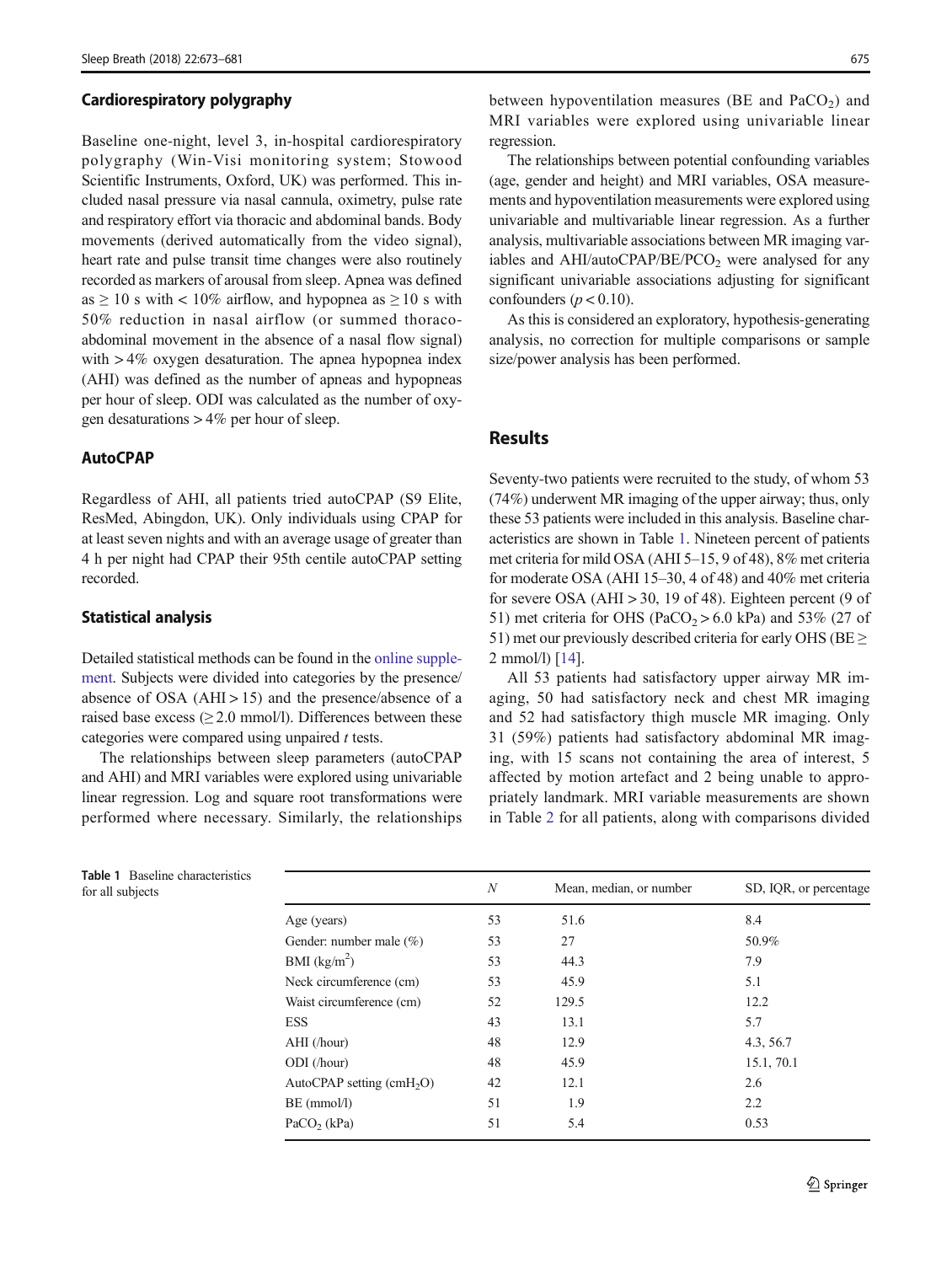<span id="page-3-0"></span>

| š<br>$1 - 12$ acts.<br>l<br>$\sim$ $\sim$ $\sim$ $\sim$ $\sim$<br>J<br>å<br>1<br>$\ddot{\phantom{0}}$<br>j<br>l<br>. DV lliv.<br>ׇ֚֘֡<br>i<br>ì<br>î<br>Ş<br>l<br>$\ddot{ }$<br>l<br>$\ddot{\phantom{a}}$<br>$\frac{1}{2}$<br>I<br>ć | į<br>ł<br>mnara<br>;<br>signal.<br>l |  |
|--------------------------------------------------------------------------------------------------------------------------------------------------------------------------------------------------------------------------------------|--------------------------------------|--|
| $\mathbb{E}[\mathbf{u}]$<br>$\ddot{\phantom{a}}$<br>Ξ<br>n alc                                                                                                                                                                       | $7 + 2 + 3$<br>c — m<br>maann +      |  |

|         | MRI variable                          | All patients     | OSA category                       |                         |        |                                                                                        |                | <b>BE</b> category         |                     |          |                                                                       |      |
|---------|---------------------------------------|------------------|------------------------------------|-------------------------|--------|----------------------------------------------------------------------------------------|----------------|----------------------------|---------------------|----------|-----------------------------------------------------------------------|------|
|         |                                       |                  | $\leq 15$<br><b>AHI</b>            | AHI > 15                |        | Difference in means (95%                                                               | $\overline{d}$ | $2.0$ mmol/l<br>BE <       | $2.0$ mmol/l<br>BE> | සි       | Difference in means (95%                                              | p    |
| Jpper   | Soft palate (cm <sup>3</sup> )        | $9.8 \pm 3.2$    | $8.1 \pm 2.7$                      |                         |        | $11.5 \pm 2.8$ + 3.4 (+ 1.8 to + 5.0)                                                  |                | $< 0.001$ 10.3 $\pm$ 2.5   | $9.6 \pm 3.7$       |          | $-0.6$ $(-2.4 \text{ to } +1.1)$                                      | 0.48 |
| airway  | Tongue $(cm^3)$                       | $124.1 \pm 26.1$ | $108.3 \pm 17.5$                   | $140.0 \pm 23.0 + 31.7$ |        | $(+19.9 to +43.5)$                                                                     |                | $< 0.001$ 125.1 $\pm$ 20.9 | $125.1 \pm 30.4$    | $-0.0 -$ | $(-14.9 \text{ to } +14.8)$                                           | 0.99 |
|         | Lateral walls (cm <sup>3</sup> )      | $24.8 \pm 8.5$   | $20.3 + 5.7$                       | $29.0 \pm 9.1$          | $-8.6$ | $(+4.1 to + 13.1)$                                                                     | 0.001          | $24.2 \pm 7.2$             | $26.0 \pm 9.5$      | $+1.8$   | $(-3.0 \text{ to } 6.6)$                                              | 0.45 |
|         | Parapharyngeal fat pads<br>$(cm^3)$   | $3.3 \pm 1.4$    | $3.1 \pm 1.3$                      | $3.3 \pm 1.5$           |        | $+0.2$ $(-0.7 \text{ to } +1.0)$                                                       | 0.71           | $3.5 \pm 1.3$              | $3.3 \pm 1.6$       |          | $-0.2$ $(-1.0 \text{ to } +0.6)$                                      | 0.55 |
| Neck    | Neck visceral fat (cm <sup>3</sup> )  |                  |                                    |                         |        | $412.8 \pm 174.4$ $342.0 \pm 139.0$ $481.3 \pm 181.0$ $+ 139.2$ $(+41.9$ to $+ 236.6)$ |                | $0.006$ 392.3 $\pm$ 159.8  |                     |          | $440.3 \pm 183.4 + 48.0$ $(-51.4 \text{ to } +147.5)$ 0.34            |      |
|         | Submental fat (cm <sup>3</sup> )      | $79.8 \pm 30.2$  | $76.6 \pm 31.6$                    |                         |        | $81.8 \pm 30.6 + 5.2$ (-13.5 to +23.9)                                                 | 0.58           | $76.9 \pm 30.9$            |                     |          | $83.8 \pm 29.7 + 6.9$ (-10.5 to +24.3) 0.43                           |      |
| Chest   | Chest visceral fat (cm <sup>3</sup> ) |                  |                                    |                         |        | $1783.6 \pm 757.1$ $1585.4 \pm 648.9$ $1899.1 \pm 726.6$ + 313.8 (-101.1 to + 728.6)   |                |                            |                     |          | $0.14$ 1638.0 ± 548.2 1945.5 ± 884.5 + 307.5 (-122.2 to + 737.2) 0.16 |      |
| Abdomen | L2-L3 Visceral fat (cm <sup>2</sup> ) |                  | $298.9 \pm 120.5$ 231.0 $\pm 69.7$ |                         |        | $361.5 \pm 133.6 + 130.5$ (+46.9 to +214.1)                                            | 0.003          | $315.9 \pm 124.7$          |                     |          | $289.8 \pm 118.9 - 26.2$ (-117.3 to +65.0) 0.56                       |      |
|         | .3-L4 Visceral fat (cm <sup>2</sup> ) |                  | $297.0 \pm 108.2$ $245.9 \pm 83.9$ |                         |        | $343.5 \pm 114.4 + 97.6$ (+21.5 to +173.6)                                             | 0.01           | $312.0 \pm 107.2$          |                     |          | $288.0 \pm 112.7$ - 23.9 (-106.2 to +58.3) 0.56                       |      |
| Thigh   | Intramuscular fat/muscle ra-          | $0.34 \pm 0.13$  | $0.36 \pm 0.15$                    |                         |        | $0.30 \pm 0.09$ -0.06 (-0.13 to +0.01)                                                 | 0.09           | $0.32 \pm 0.12$            | $0.35 \pm 0.13$     |          | $0.03 (-0.04 to 0.11)$                                                | 0.33 |
|         | $\overline{u}$                        |                  |                                    |                         |        |                                                                                        |                |                            |                     |          |                                                                       |      |
|         |                                       |                  |                                    |                         |        |                                                                                        |                |                            |                     |          |                                                                       |      |

 $p < 0.05$  are highlighted in italies p < 0.05 are highlighted in italics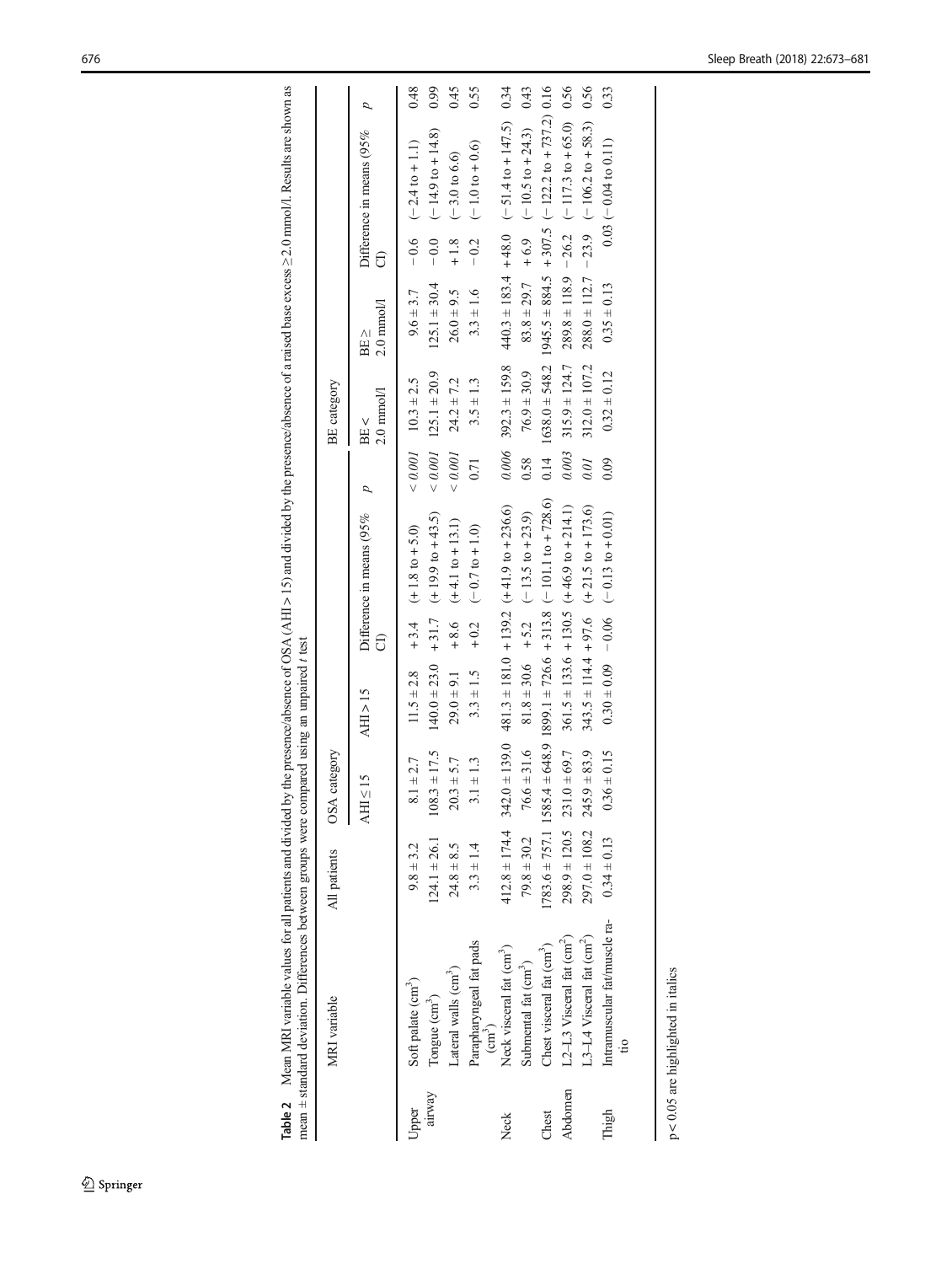by the presence/absence of OSA and the presence/absence of a raised base excess.

#### Univariable linear regression analyses

AHI was not normally distributed, and therefore, the AHI was square root transformed to give an approximately normal distribution. The univariable associations between MR imaging variables and OSA measurements (square root of the AHI and AutoCPAP setting) are displayed in Table 3. There were significant associations between the volume of the soft palate, tongue, lateral walls, neck visceral fat, and L2–L3 visceral fat area, and the AHI; and between the soft palate volume and the AutoCPAP setting.

The univariable associations between MR imaging variables and hypoventilation measurements are displayed in Table [4.](#page-5-0) There were no significant associations; increased chest visceral fat showed a borderline  $(p = 0.05)$  association with higher BE.

The univariable and multivariable associations between the potential confounders of age, gender and height, and the MRI variables, OSA measures and hypoventilation measures were assessed and the results are shown in the online supplement e-Table 1 and e-Table 2, respectively.

After adjusting for other potential confounders in multivariable analysis, male gender was associated with increased volumes of the soft palate ( $p = 0.004$ ), tongue volume ( $p < 0.001$ ), and lateral walls ( $p < 0.001$ ) and a decreased intramuscular fat/muscle ratio  $(p = 0.003)$ ; taller height was associated with increased neck  $(p = 0.01)$  and chest  $(p = 0.01)$  visceral fat volumes; both male gender  $(p = 0.02)$  and taller height  $(p = 0.001)$  were associated with increased submental fat volumes; there were trends towards significant associations between both age  $(p =$ 0.08) and height ( $p = 0.09$ ) with L2–L3 visceral fat; there was a trend towards a significant association between age  $(p = 0.05)$  and L3–L4 visceral fat.

#### Multivariable linear regression

Multivariable linear regression analyses were performed for variables with  $p < 0.10$  in univariable linear regression analyses. Potential confounders were included as covariates where  $p < 0.10$ .

There remained a significant association between increasing volume of the soft palate and increasing square root transformed AHI (standardised beta =  $0.33$ ,  $p = 0.04$ ), with gender as a covariate. There was a trend towards increasing volume of the tongue and increasing square root transformed AHI (standardised beta =  $0.33$ ,  $p =$ 0.06), with gender as a covariate. There was no significant association between the volume of the lateral walls (standardised beta = 0.18,  $p = 0.35$ ) and the square root transformed AHI, with gender as a covariate. There were no significant associations between the neck visceral fat volumes (standardised beta = 0.19,  $p = 0.26$ ) or L2–L3 visceral fat area (standardised beta =  $0.06$ ,  $p = 0.79$ ) and the square root transformed AHI, with height as a covariate.

There was a trend towards increasing volumes of the soft palate being associated with increasing autoCPAP settings (standardised beta =  $0.33$ ,  $p = 0.08$ ), with gender as a covariate. There was no association between the volume of the tongue (standardised beta =  $0.21$ ,  $p = 0.37$ ) or the intramuscular fat:muscle ratio (standardised beta =  $-0.20$ ,  $p = 0.26$ ) and the autoCPAP setting, with gender as a covariate.

There was a trend towards increasing chest visceral fat volumes being associated with an increased base excess (unstandardized beta = 0.28,  $p = 0.07$ ), with height as a covariate.

Table 3 Univariable associations between both the AHI and AutoCPAP pressure and MR imaging variables. AHI and autoCPAP setting were the dependent variables with MRI variables were the independent variables. Beta coefficients are standardised (e.g. a change in standardised beta of 0.5 means that 1 one SD change in the independent variable would lead to a 1.0 SD change in the dependent variable)

|              |                                     |              | Square root transformed AHI | AutoCPAP setting $(cmH2O)$ |                  |
|--------------|-------------------------------------|--------------|-----------------------------|----------------------------|------------------|
|              |                                     | <b>B</b> eta | $\boldsymbol{p}$            | <b>B</b> eta               | $\boldsymbol{p}$ |
| Upper airway | Soft palate $(\text{/cm}^3)$        | 0.54         | ${}< 0.001$                 | 0.37                       | 0.02             |
|              | Tongue $(\text{cm}^3)$              | 0.55         | ${}< 0.001$                 | 0.29                       | 0.06             |
|              | Lateral walls $(\text{cm}^3)$       | 0.49         | ${}< 0.001$                 | 0.26                       | 0.10             |
|              | Parapharyngeal fat pads $/(cm3)$    | 0.08         | 0.58                        | 0.05                       | 0.74             |
| Neck         | Neck visceral fat $(\text{cm}^3)$   | 0.44         | 0.003                       | 0.20                       | 0.22             |
|              | Submental fat $(\text{cm}^3)$       | $-0.08$      | 0.62                        | 0.07                       | 0.65             |
| Abdomen      | L2–L3 Visceral fat $(\text{/cm}^2)$ | 0.42         | 0.02                        | 0.34                       | 0.12             |
|              | L3–L4 Visceral fat $(\text{/cm}^2)$ | 0.34         | 0.08                        | 0.34                       | 0.13             |
| Thigh        | Intramuscular fat/muscle ratio      | $-0.28$      | 0.10                        | $-0.28$                    | 0.07             |

p < 0.05 are highlighted in italics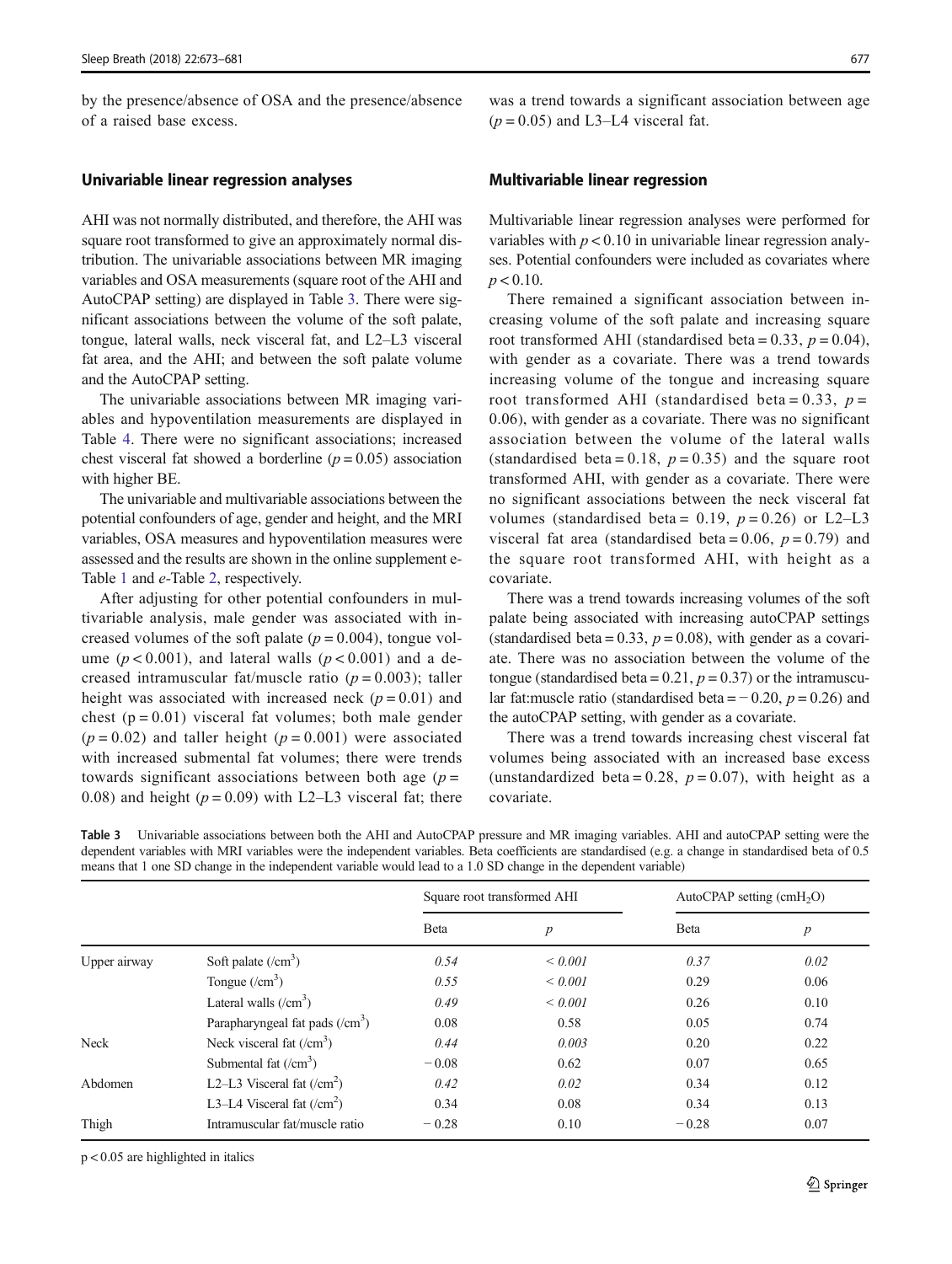<span id="page-5-0"></span>Table 4 Univariable associations between both PaCO2 and BE, and MR imaging variables. PaCO2 and BE were the dependent variables with MRI variables were the independent variables. Reported beta coefficients are standardised (e.g. a change in standardised beta of 0.5 means that 1 one SD change in the independent variable would lead to a 1.0 SD change in the dependent variable)

## **Discussion**

We describe the relationships between increasing volumes of several upper airway structures and both increasing AHI and autoCPAP setting in a population of very obese individuals. Increased volumes of the soft palate and tongue were associated with increased AHI and the autoCPAP setting. Gender was a significant covariate in these analyses. Increased volume of the soft palate remained a significant predictor of increased AHI after allowing for gender. In our cohort of very obese individuals, we found no particular pattern of fat distribution associated with hypoventilation, although there was a trend towards an association between chest visceral fat and an increased base excess. These outcomes are post hoc analyses from a cross-sectional observation data and as such are considered exploratory and hypothesis-generating only.

### Obesity and OSA

An anatomical susceptibility of the upper airway to collapse is associated with an elevated AHI [[8\]](#page-7-0). Although the AHI increases with increasing upper airway collapsibility, it is also dependent on other factors, such as upper airway dilator muscle responsiveness and other factors [\[8,](#page-7-0) [18\]](#page-7-0). Our data suggest that in very obese individuals, increased tongue and soft palate volumes are associated with increased severity of obstructive sleep apnea, likely due to an increased propensity of the upper airway to collapse. Indeed, the mean tongue volume was large in this cohort both for those with OSA  $(140 \pm 23.0 \text{ cm}^3)$  and those without OSA  $(108.3 \pm 17.5 \text{ cm}^3)$ , when compared with previous studies examining both OSA patients (101.2  $\pm$ 17.7 cm<sup>3</sup>) and controls  $(85.5 \pm 13.8 \text{ cm}^3)$  [\[6](#page-7-0)]. The finding that the increased volumes of the soft palate and tongue were associated with the AHI but not neck fat raises the hypothesis that intraluminal narrowing of the upper airway by soft tissue structures is more important that extraluminal loading of the upper airway in determining OSA risk in very obese individuals.

AutoCPAP was considered as a potential alternative to the critical closing pressure of the pharynx  $(P_{CRIT})$  as a measure of the collapsibility of the upper airway.  $P_{CRIT}$  is

|         |                                         |      | $PaCO$ <sub>2</sub> (kPa)<br>Base excess (mmol/l) |      |                  |
|---------|-----------------------------------------|------|---------------------------------------------------|------|------------------|
|         |                                         | Beta | $\boldsymbol{p}$                                  | Beta | $\boldsymbol{p}$ |
| Neck    | Neck visceral fat $(7100 \text{ cm}^3)$ | 0.13 | 0.37                                              | 0.08 | 0.60             |
|         | Submental fat $(100 \text{ cm}^3)$      | 0.14 | 0.35                                              | 0.16 | 0.27             |
| Chest   | Chest visceral fat $(100 \text{ cm}^3)$ | 0.12 | 0.43                                              | 0.28 | 0.05             |
| Abdomen | L2–L3 Visceral fat $(100 \text{ cm}^2)$ | 0.29 | 0.13                                              | 0.22 | 0.25             |
|         | L3-L4 Visceral fat $(100 \text{ cm}^2)$ | 0.23 | 0.23                                              | 0.21 | 0.27             |
| Thigh   | Intramuscular fat/muscle ratio          | 0.03 | 0.84                                              | 0.13 | 0.37             |

concerned with the pharynx at its point of collapse, and the autoCPAP setting describes the pressure needed to hold open the airway to the point of minimal flow limitation, making it a reasonable proxy measure [[12](#page-7-0)]. Contrary to our expectations, whilst the volumes of upper airway structures were related to the AHI, only the soft palate volume and not the tongue had a trend towards association with the autoCPAP setting in multivariable analyses. There are several possible reasons why larger soft palate and tongue volumes were not associated with increased autoCPAP settings. There is variable genioglossus muscle activity on CPAP [[19,](#page-7-0) [20](#page-7-0)], variable genioglossus activation in obese individuals in response to airway obstruction [[18\]](#page-7-0), a loss of the relationship between neck circumference and CPAP pressure in this very obese population [[21\]](#page-7-0) and flow limitation even in those without OSA [\[22](#page-7-0)], which autoCPAP may respond to.

### Obesity and hypoventilation

We did not show associations between MR imaging measures of visceral adiposity or of intramuscular fat with measures of hypoventilation. There was a trend towards increased chest visceral adiposity and increased base excess. This is in contrast to our previous finding in this cohort that dual-energy X-ray absorptiometry (DEXA) assessments of abdominal visceral adiposity were correlated with BE [\[23\]](#page-7-0). It was only possible in this current study to estimate abdominal visceral adipose tissue on single MRI slices in a subset of patients, which limits the conclusions that can be drawn. Furthermore, the DEXA measurements reported previously were technically possible only in patients with a BMI < 40 kg/m<sup>2</sup> and not those with a higher BMI, many of whom were included in this MRI analysis. Thus, the two populations in the two studies are different. It is possible that the relationship between visceral adiposity and propensity to hypoventilation reaches a plateau above a BMI of 40  $\text{kg/m}^2$ , and that beyond a certain threshold other factors, such as impaired ventilatory responses, are required for hypercapnia to occur.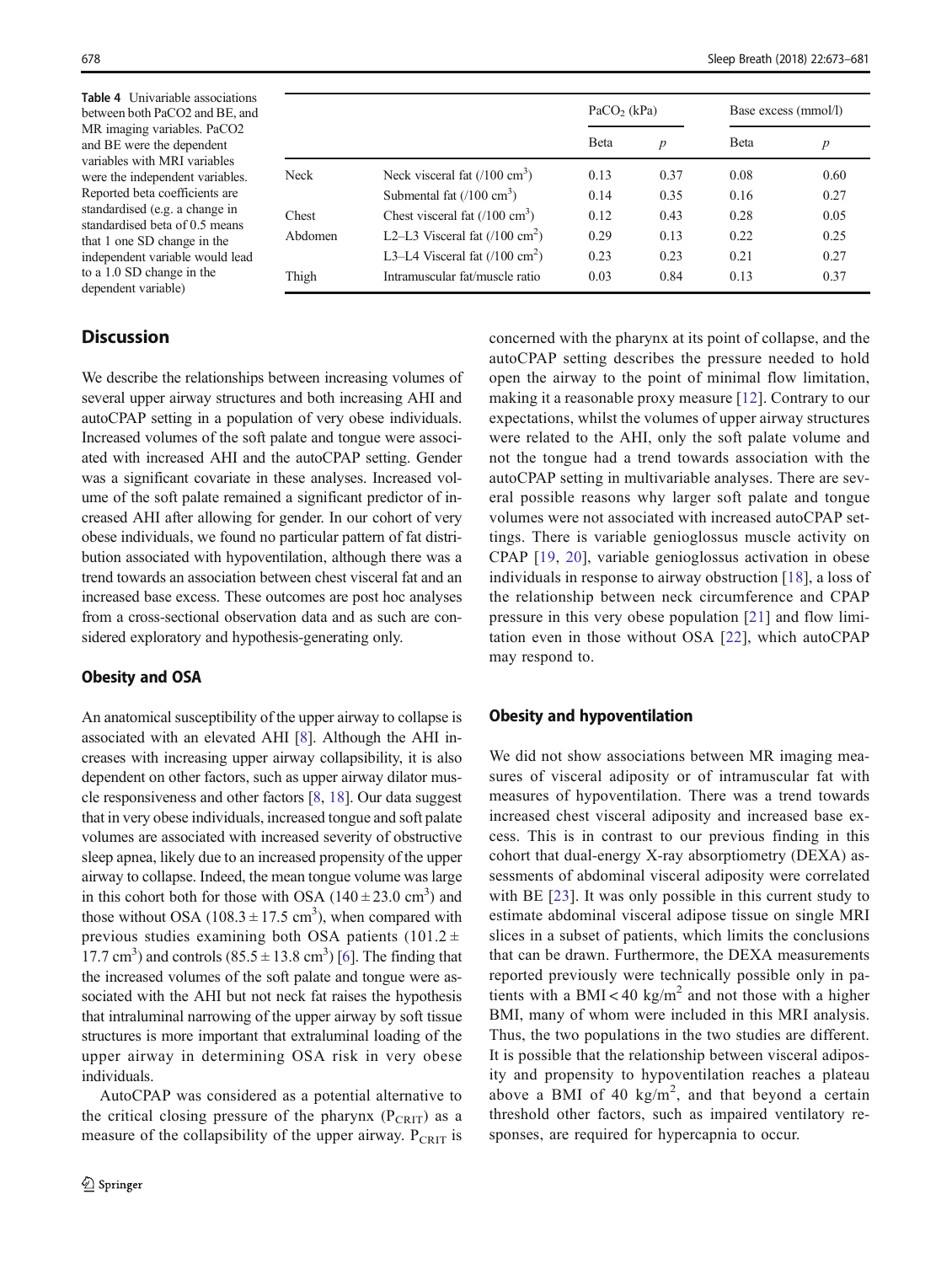#### Limitations

The sample size is an important limitation of this study, particularly for abdominal MR imaging, where only 31 patients had adequate imaging. It is possible that a modest association between abdominal visceral adiposity and hypoventilation may have been missed. A limitation of this current study is that only a small proportion of patients met criteria for established hypoventilation (18%), though 27 (53%) had a raised BE. In this study, no patients had a daytime  $PaCO<sub>2</sub>$ 7 kPa, and therefore, we cannot make conclusions about the relationship between MRI measurements of adiposity and more severe hypoventilation. In addition patients included were all obese and as a result had significant abdominal and thoracic adiposity. Therefore, there may be a relationship between visceral adiposity and hypoventilation over wider range obesity. However, this study does raise the hypothesis that over a certain threshold of visceral obesity other nonanatomical factors, such as physiological ventilatory responses, may determine the risk of hypoventilation.

The AHI, which was derived by polygraphy, and the autoset CPAP setting were not adjusted for sleep stage or position. As full polysomnography was not recorded, the AHI was not recorded by sleep stage or sleep position. As the autoset CPAP setting was derived from 1 week of therapy, it is unlikely to have been influenced by sleep stage. Therefore, it is possible that the time in different sleep stages or positions varied between individuals and may have biased the relationship between MRI measurements and the AHI or the autoset CPAP setting.

MR images were recorded during wakefulness. Rostrocaudal fluid shifts that occur at night are likely to further increase the volume of the upper airway soft tissue and further reduce cross-sectional area. However, as patients with congestive cardiac failure and other significant comorbidities were excluded, it is unlikely that rostro-caudal fluid shifts will have significantly influenced our results.

#### Confounding variables

We found significant confounding relationships between gender and the volume of soft palate, tongue, lateral upper airway walls, neck visceral fat, estimates of abdominal visceral fat and the thigh intramuscular fat/muscle ratio.

Gender differences in the anatomy of the upper airway may well be an important determinant of the differences in collapsibility of the male and female upper airway. These results could be due to smaller tongue and soft palate sizes, as we have shown that the volume of these structures is associated with sleep apnea severity. Others have shown that females have smaller tongues, soft palate size and shorter airway length, and this was associated with a less collapsible upper

airway [\[24\]](#page-7-0). Airway length may be a crucial factor, as shorter pharyngeal length is thought to reduce susceptibility to OSA.

Differing cut-offs in measurements of visceral adiposity for predicting the metabolic syndrome have been described in the literature for pre-menopausal women compared to postmenopausal women and men [\[25\]](#page-7-0). Most studies examining waist circumference as a predictor of hypercapnia in OSA have not assessed gender differences [\[26](#page-8-0), [27\]](#page-8-0). The effect of gender on the relationship between abdominal visceral adiposity and hypoventilation warrants further investigation.

We found significant associations between height, gender and MRI measurements of adiposity. Male gender and not taller height mediated increasing volumes of upper airway structures, whereas taller height and not male gender mediated increased chest and neck fat volumes. The relationship between height and volume of major visceral adipose tissue is well established, as it is with the common measurement of BMI [[28](#page-8-0)], where weight is divided by height squared. It seems that height is more important in determining visceral adipose tissue, but not adiposity in the upper airways structures.

Visceral abdominal tissue is known to increase with age and this has been linked with the metabolic syndrome [[29\]](#page-8-0). Hormonal changes with ageing have been linked with increasing visceral adiposity, and changes around menopause [[30\]](#page-8-0), may account for interactions that we observed between age, gender and visceral abdominal fat.

## Conclusions

In these very obese individuals, we have shown that increased tongue and soft palate volumes are associated with increased severity of OSA. Increasingly large upper airway structures are likely to lead to OSA by increasing the collapsibility of the upper airway. Many associations were confounded by covariates of age, gender and height. Contrary to findings relating to measurements of OSA, we did not show any association between regional fat distribution and propensity for hypoventilation in this population. This contrasts with our previous finding in a different subset of very obese individuals, where visceral adiposity measured on DEXA scanning was predictive of hypoventilation in individuals with a BMI < 40 kg/m<sup>2</sup>. This disparity warrants further investigation into the role of abdominal fat in the genesis of obesity hypoventilation syndrome.

Funding Oxford Health Services Research Committee provided financial support in the form of £76,730 funding. The sponsor had no role in the design or conduct of this study.

#### Compliance with ethical standards

Conflict of interest JRS has done some consulting work for ResMed UK outside of this study. All authors certify that they have no affiliations with or involvement in any organisation or entity with any financial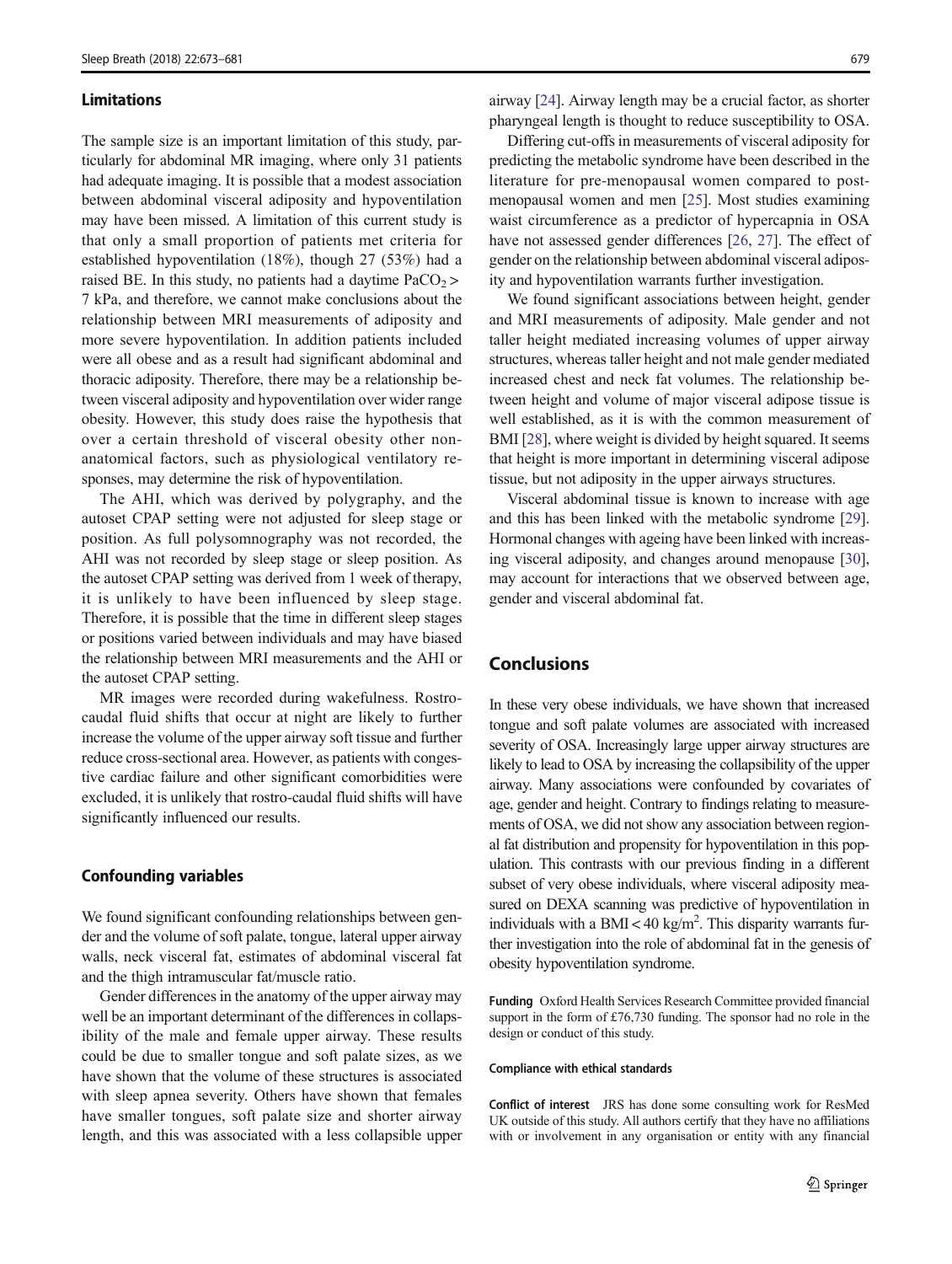<span id="page-7-0"></span>interest, or non-financial interest in the subject matter or materials discussed in this manuscript.

Ethical approval All procedures performed in studies involving human participants were in accordance with the ethical standards of the institutional and/or national research committee and with the 1964 Helsinki declaration and its later amendments or comparable ethical standards.

Informed consent Informed consent was obtained from all individual participants included in the study.

Open Access This article is distributed under the terms of the Creative Commons Attribution 4.0 International License (http:// creativecommons.org/licenses/by/4.0/), which permits unrestricted use, distribution, and reproduction in any medium, provided you give appropriate credit to the original author(s) and the source, provide a link to the Creative Commons license, and indicate if changes were made.

#### References

- 1. Katz I, Stradling J, Slutsky AS, Zamel N, Hoffstein V (1990) Do patients with obstructive sleep apnea have thick necks? Am Rev Respir Dis 141(5\_pt\_1):1228–1231. [https://doi.org/10.1164/](https://doi.org/10.1164/ajrccm/141.5_Pt_1.1228) [ajrccm/141.5\\_Pt\\_1.1228](https://doi.org/10.1164/ajrccm/141.5_Pt_1.1228)
- 2. Stradling JR, Crosby JH (1991) Predictors and prevalence of obstructive sleep apnoea and snoring in 1001 middle aged men. Thorax 46(2):85–90. <https://doi.org/10.1136/thx.46.2.85>
- 3. Davies RJ, Ali NJ, Stradling JR (1992) Neck circumference and other clinical features in the diagnosis of the obstructive sleep apnoea syndrome. Thorax 47(2):101–105. [https://doi.org/10.1136/](https://doi.org/10.1136/thx.47.2.101) [thx.47.2.101](https://doi.org/10.1136/thx.47.2.101)
- 4. Deyoung PN, Bakker JP, Sands SA et al (2013) Acoustic pharyngometry measurement of minimal cross-sectional airway area is a significant independent predictor of moderate-to-severe obstructive sleep apnea. J Clin Sleep Med JCSM Off Publ Am Acad Sleep Med 9:1161–1164
- 5. Genta PR, Schorr F, Eckert DJ et al (2014) Upper airway collapsibility is associated with obesity and hyoid position. Sleep 37(10): 1673–1678
- 6. Kim AM, Keenan BT, Jackson N, Chan EL, Staley B, Poptani H, Torigian DA, Pack AI, Schwab RJ (2014) Tongue fat and its relationship to obstructive sleep apnea. Sleep 37(10):1639–1648. <https://doi.org/10.5665/sleep.4072>
- 7. Owens RL, Malhotra A, Eckert DJ, White DP, Jordan AS (2010) The influence of end-expiratory lung volume on measurements of pharyngeal collapsibility. J Appl Physiol Bethesda Md 1985 108: 445–451
- 8. Eckert DJ, White DP, Jordan AS, Malhotra A, Wellman A (2013) Defining phenotypic causes of obstructive sleep apnea. Identification of novel therapeutic targets. Am J Respir Crit Care Med 188:996–1004
- 9. Hailey D, Jacobs P, Mayers I, Mensinkai S (2005) The current status of autotitrating continuous positive airway pressure systems in the management of obstructive sleep apnea. Can Respir J J Can Thorac Soc 12:271–276
- 10. Teschler H, Berthon-Jones M, Thompson AB, Henkel A, Henry J, Konietzko N (1996) Automated continuous positive airway pressure titration for obstructive sleep apnea syndrome. Am J Respir Crit Care Med 154(3):734–740. [https://doi.org/10.1164/ajrccm.](https://doi.org/10.1164/ajrccm.154.3.8810613) [154.3.8810613](https://doi.org/10.1164/ajrccm.154.3.8810613)
- 11. Farré R, Rotger M, Montserrat JM, Navajas D (1997) A system to generate simultaneous forced oscillation and continuous positive

 $\hat{Z}$  Springer

airway pressure. Eur Respir J 10(6):1349–1353. [https://doi.org/10.](https://doi.org/10.1183/09031936.97.10061349) [1183/09031936.97.10061349](https://doi.org/10.1183/09031936.97.10061349)

- 12. Landry SA, Joosten SA, Eckert DJ, Jordan AS, Sands SA, White DP, Malhotra A, Wellman A, Hamilton GS, Edwards BA (2017) Therapeutic CPAP level predicts upper airway collapsibility in patients with obstructive sleep apnea: therapeutic CPAP predicts upper airway collapsibility. Sleep 40(6). [https://](https://doi.org/10.1093/sleep/zsx056) [doi.org/10.1093/sleep/zsx056](https://doi.org/10.1093/sleep/zsx056)
- 13. Leone N, Courbon D, Thomas F, Bean K, Jégo B, Leynaert B, Guize L, Zureik M (2009) Lung function impairment and metabolic syndrome: the critical role of abdominal obesity. Am J Respir Crit Care Med 179(6):509–516. [https://doi.org/10.1164/rccm.200807-](https://doi.org/10.1164/rccm.200807-1195OC) [1195OC](https://doi.org/10.1164/rccm.200807-1195OC)
- 14. Manuel AR, Hart N, Stradling JR (2015) Is a raised bicarbonate, without hypercapnia, part of the physiological spectrum of obesityrelated hypoventilation? Chest 147(2):362–368. [https://doi.org/10.](https://doi.org/10.1378/chest.14-1279) [1378/chest.14-1279](https://doi.org/10.1378/chest.14-1279)
- 15. Schwab RJ, Pasirstein M, Pierson R, Mackley A, Hachadoorian R, Arens R, Maislin G, Pack AI (2003) Identification of upper airway anatomic risk factors for obstructive sleep apnea with volumetric magnetic resonance imaging. Am J Respir Crit Care Med 168(5): 522–530. <https://doi.org/10.1164/rccm.200208-866OC>
- 16. Chi L, Comyn FL, Mitra N, Reilly MP, Wan F, Maislin G, Chmiewski L, Thorne-FitzGerald MD, Victor UN, Pack AI, Schwab RJ (2011) Identification of craniofacial risk factors for obstructive sleep apnoea using three-dimensional MRI. Eur Respir J 38(2):348–358. [https://doi.org/10.1183/09031936.](https://doi.org/10.1183/09031936.00119210) [00119210](https://doi.org/10.1183/09031936.00119210)
- 17. Maislin G, Ahmed MM, Gooneratne N, Thorne-Fitzgerald M, Kim C, Teff K, Arnardottir ES, Benediktsdottir B, Einarsdottir H, Juliusson S, Pack AI, Gislason T, Schwab RJ (2012) Single slice vs. volumetric MR assessment of visceral adipose tissue: reliability and validity among the overweight and obese. Obes Silver Spring Md 20(10):2124–2132. [https://doi.org/10.1038/](https://doi.org/10.1038/oby.2012.53) [oby.2012.53](https://doi.org/10.1038/oby.2012.53)
- 18. Sands SA, Eckert DJ, Jordan AS, Edwards BA, Owens RL, Butler JP, Schwab RJ, Loring SH, Malhotra A, White DP, Wellman A (2014) Enhanced upper-airway muscle responsiveness is a distinct feature of overweight/obese individuals without sleep apnea. Am J Respir Crit Care Med 190(8):930–937. [https://doi.org/10.1164/](https://doi.org/10.1164/rccm.201404-0783OC) [rccm.201404-0783OC](https://doi.org/10.1164/rccm.201404-0783OC)
- 19. Strohl KP, Redline S (1986) Nasal CPAP therapy, upper airway muscle activation, and obstructive sleep apnea. Am Rev Respir Dis 134(3):555–558. [https://doi.org/10.1164/arrd.1986.](https://doi.org/10.1164/arrd.1986.134.3.555) [134.3.555](https://doi.org/10.1164/arrd.1986.134.3.555)
- 20. Saboisky JP, Jordan AS, Eckert DJ et al (2010) Recruitment and rate-coding strategies of the human genioglossus muscle. J Appl Physiol Bethesda Md 1985 109:1939–1949
- 21. Turnbull CD, Manuel AR, Stradling JR (2016) Does either obesity or OSA severity influence the response of autotitrating CPAP machines in very obese subjects? Sleep Breath Schlaf Atm 20(2):647– 652. <https://doi.org/10.1007/s11325-015-1267-y>
- 22. Rees K, Kingshott RN, Wraith PK, Douglas NJ (2000) Frequency and significance of increased upper airway resistance during sleep. Am J Respir Crit Care Med 162(4):1210–1214. [https://doi.org/10.](https://doi.org/10.1164/ajrccm.162.4.9908052) [1164/ajrccm.162.4.9908052](https://doi.org/10.1164/ajrccm.162.4.9908052)
- 23. Manuel AR, Hart N, Stradling JR (2016) Correlates of obesityrelated chronic ventilatory failure. BMJ Open Respir Res 3: e000110 [eCollection 2016]
- 24. Malhotra A, Huang Y, Fogel RB, Pillar G, Edwards JK, Kikinis R, Loring SH, White DP (2002) The male predisposition to pharyngeal collapse: importance of airway length. Am J Respir Crit Care Med 166(10):1388–1395. [https://doi.org/10.](https://doi.org/10.1164/rccm.2112072) [1164/rccm.2112072](https://doi.org/10.1164/rccm.2112072)
- 25. Kim HI, Kim JT, Yu SH, Kwak SH, Jang HC, Park KS, Kim SY, Lee HK, Cho YM (2011) Gender differences in diagnostic values of